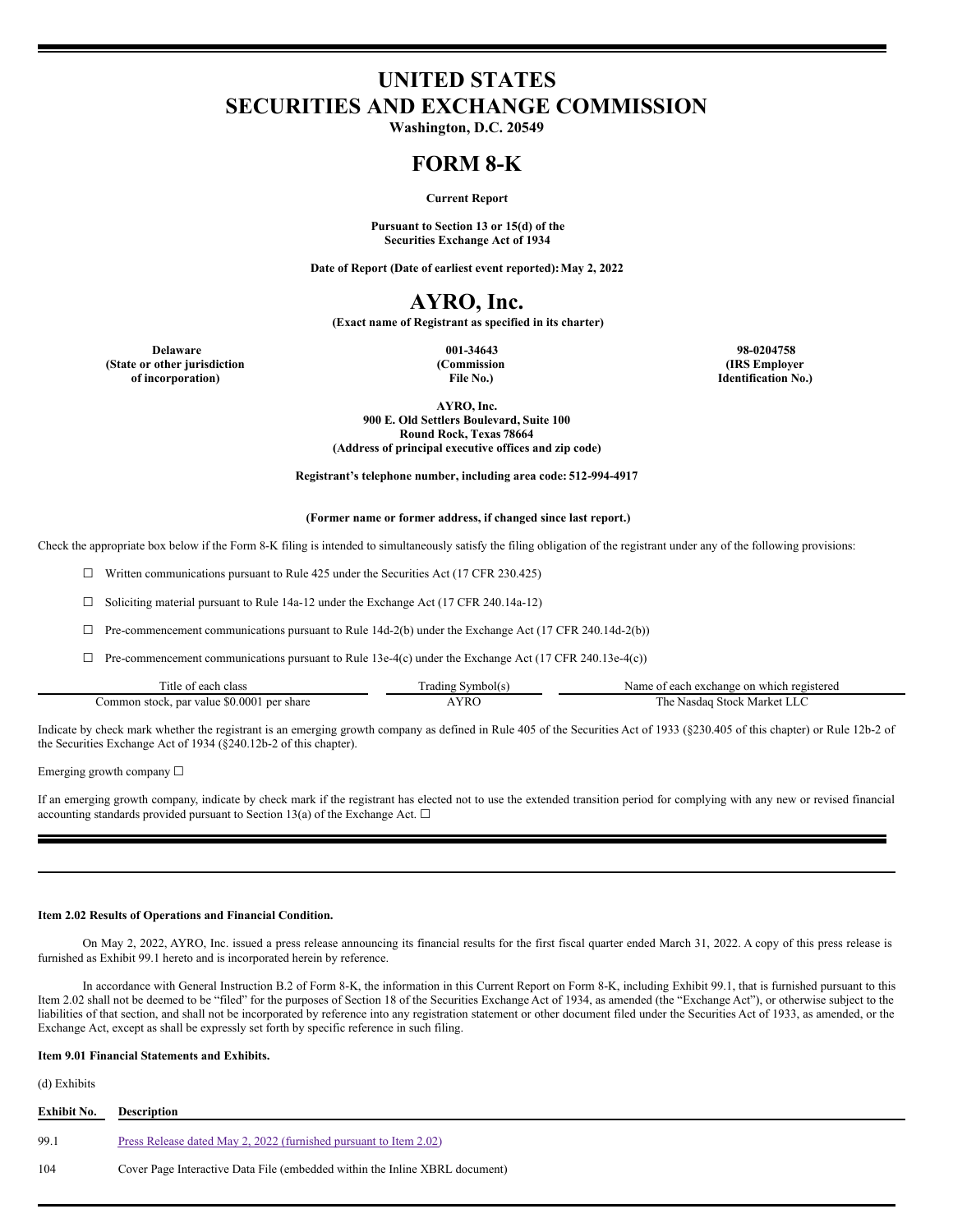# **SIGNATURES**

Pursuant to the requirements of the Securities Exchange Act of 1934, the registrant has duly caused this report to be signed on its behalf by the undersigned hereunto duly authorized.

# **AYRO, INC.**

Date: May 2, 2022 By: */s/ Thomas M. Wittenschlaeger*

Thomas M. Wittenschlaeger Chief Executive Officer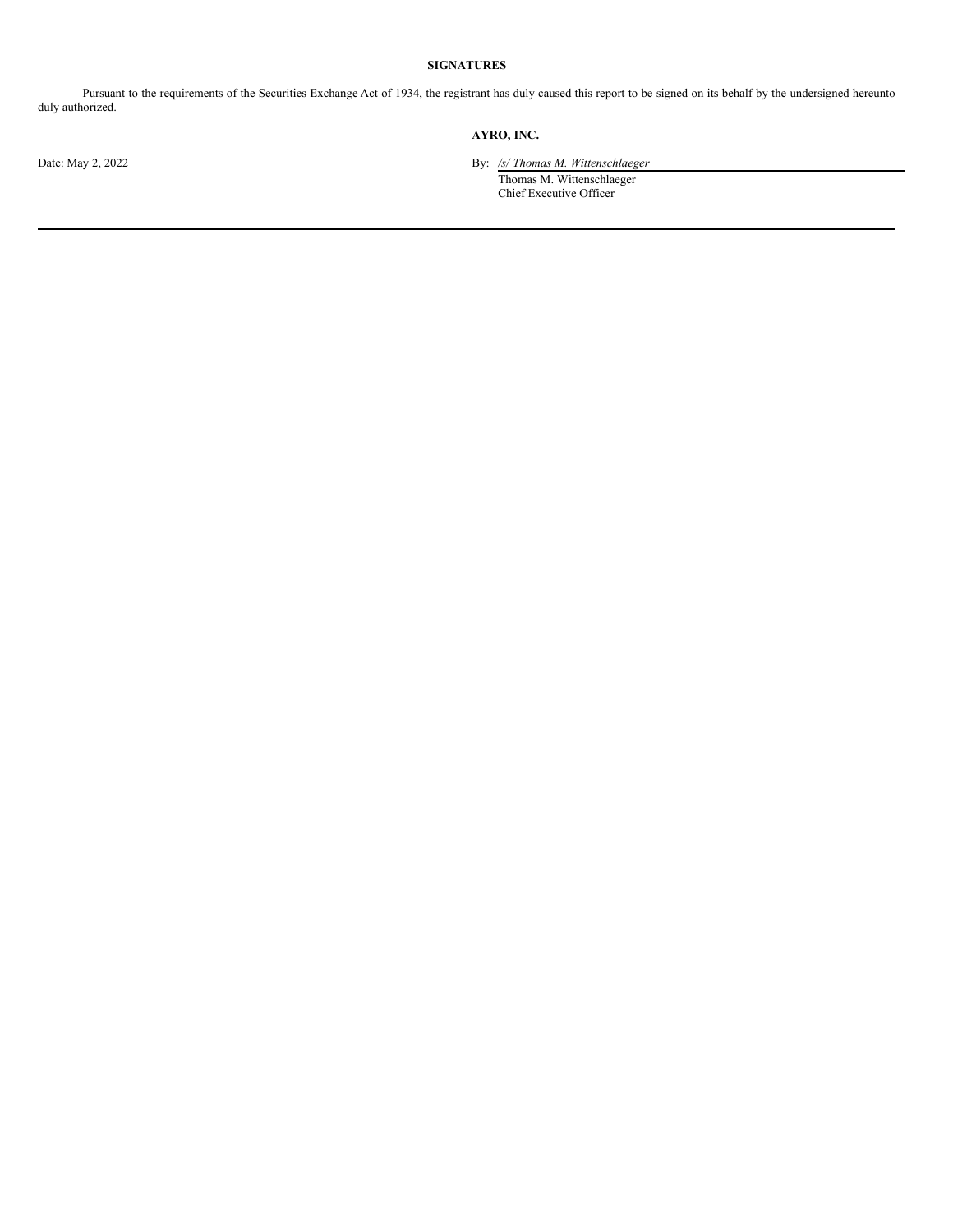#### **AYRO Announces First Quarter 2022 Financial Results and Provides Corporate Update**

ROUND ROCK, TX (May 2, 2022) – AYRO, Inc. (Nasdaq: AYRO) ("AYRO" or the "Company"), a designer and manufacturer of electric, purpose-built delivery vehicles and solutions for micro distribution, micro mobility, and last-mile delivery, announces financial results for the first quarter ended March 31, 2022.

#### **Recent Financial and Corporate Highlights:**

- Record revenue of approximately \$1.03 million (+30% year-over-year, +26% sequentially)
- 41% sequential reduction in Net Loss from \$7.8 million in 4Q21 to \$4.6 million in 1Q22, with expected continued reduction in Net Loss in 2Q22
- Adjusted EBITDA loss of (\$4.2) million in 1Q22 vs. an Adjusted EBITDA loss of (\$7.1) million in 4Q21
- Total cash and marketable securities of \$63.5 million and no debt as of March 31, 2022
- Development of the model year 2023 AYRO Z light-duty electric utility truck continues on time and on budget
	- AYRO Z anticipated launch by year-end 2022
	- First prototype currently in fabrication

"The first quarter of 2022 can be characterized as one of efficient and strong performance. We accomplished everything we previously committed to doing on our last earnings call. We recognized record revenue, continued to reduce total operating expenses, narrowed net loss, and made excellent progress on the development of the AYRO Z nextgeneration, light-duty electric vehicle with a continued focus on launching the AYRO Z by year-end," commented AYRO CEO Tom Wittenschlaeger.

"On the strength of record unit sales of the Club Car Current, revenue in the first quarter of 2022 increased 30% year-over-year and 26% sequentially to a record \$1.03 million. This marks the first time in AYRO history that quarterly revenue surpassed \$1 million. Customers are increasingly finding the value in having an electric, light-duty utility vehicle with zero emissions that can be configured to suit their needs. We continue to expect sequentially higher revenue in the second quarter of 2022, despite global supply chain challenges.

"Due to our continued conscious and stringent cost-cutting, we reduced our net loss by \$3.2 million sequentially. Our net loss is also down approximately \$7.4 million from the net loss in the third quarter of 2021, which was the last quarter prior to my appointment as CEO. Vigilant expense control and discipline is a vital component of our strategy, even as we recognize record revenue as we have the last two quarters, and continue with the development of the AYRO Z. We believe our cash and marketable securities balance of \$63.5 million provides us the necessary cushion to execute our strategic plan of strengthening our leadership in the low-speed electric vehicle market.

"With respect to the AYRO Z development, we remain on target and on budget for a year-end launch. The AYRO Z is 70% successfully sourced, and the first prototype is currently in fabrication. We are currently prepping the factory at our Round Rock, Texas facility to begin manufacturing of the AYRO Z later in the year and are confident that this model refresh vehicle will provide significant technology and ergonomic upgrades over our first light-duty utility vehicle, the Club Car Current.

"I appreciate the support of our shareholders and the dedication from our employees and partners in doing all they can to deliver record results while also building for the future. I look forward to providing additional updates on our progress in the future and keeping investors apprised of our progress," concluded Mr. Wittenschlaeger.

### **First Quarter 2022 Earnings Conference Call**

AYRO management will host a conference call at 8:30 a.m. ET on Monday, May 2, 2022 to review financial results and provide an update on corporate developments. Following management's formal remarks, there will be a question-and-answer session.

To listen to the conference call, interested parties within the U.S. should dial 1-833-953-2436 (domestic) or 1-412-317-5765 (international). All callers should dial in approximately 10 minutes prior to the scheduled start time and ask to be joined into the AYRO, Inc. conference call.

The conference call will also be available through a live webcast that can be accessed at: https://services.choruscall.com/mediaframe/webcast.html?webcastid=bq8yBbrB or via the Company's website at https://ir.ayro.com/news-events/ir-calendar.

The webcast replay will be available until August 2, 2022 and can be accessed through the above links. A telephonic replay will be available until May 16, 2022 by calling 1- 877-344-7529 (domestic) or 1-412-317-0088 (international) and using access code 3024942.

#### **About AYRO, Inc.**

Texas-based AYRO, Inc. designs and produces all-electric, purpose-built vehicles that are powered by technology and usable by anyone. Driven by insight gained from partners, customers, and research, AYRO delivers sustainable e-delivery solutions that empower organizations to enable sustainable fleets that extend both their brand value and exceptional user experience throughout the delivery process. For more information, visit: www.ayro.com.

#### **Forward-Looking Statements**

This press release may contain forward-looking statements. These forward-looking statements involve known and unknown risks, uncertainties and other factors which may cause actual results, performance or achievements to be materially different from any expected future results, performance, or achievements. Words such as "anticipate," "believe," "could," "estimate," "expect," "may," "plan," "will," "would" and their opposites and similar expressions are intended to identify forward-looking statements and include expected revenue and the launch of the AYRO Z. Such forward-looking statements are based on the beliefs of management as well as assumptions made by and information currently available to management. Important factors that could cause actual results to differ materially from those indicated by such forward-looking statements include, without limitation: the ability of AYRO's suppliers to deliver parts and assemble vehicles; the ability of the purchaser to terminate or reduce purchase orders; AYRO has a history of losses and has never been profitable, and AYRO expects to incur additional losses in the future and may never be profitable; the impact of public health epidemics, including the COVID-19 pandemic; the market for AYRO's products is developing and may not develop as expected and AYRO, accordingly, may never meet its targeted production and sales goals; AYRO's limited operating history makes evaluating its business and future prospects difficult and may increase the risk of any investment in its securities; AYRO may experience lower-than-anticipated market acceptance of its vehicles; developments in alternative technologies or improvements in the internal combustion engine may have a materially adverse effect on the demand for AYRO's electric vehicles; the markets in which AYRO operates are highly competitive, and AYRO may not be successful in competing in these industries; AYRO relies on and intends to continue to rely on a single third-party supplier in China for the sub-assemblies in semiknocked-down state for all of its vehicles; AYRO may become subject to product liability claims, which could harm AYRO's financial condition and liquidity if AYRO is not able to successfully defend or insure against such claims; increases in costs, disruption of supply or shortage of raw materials, in particular lithium-ion cells, could harm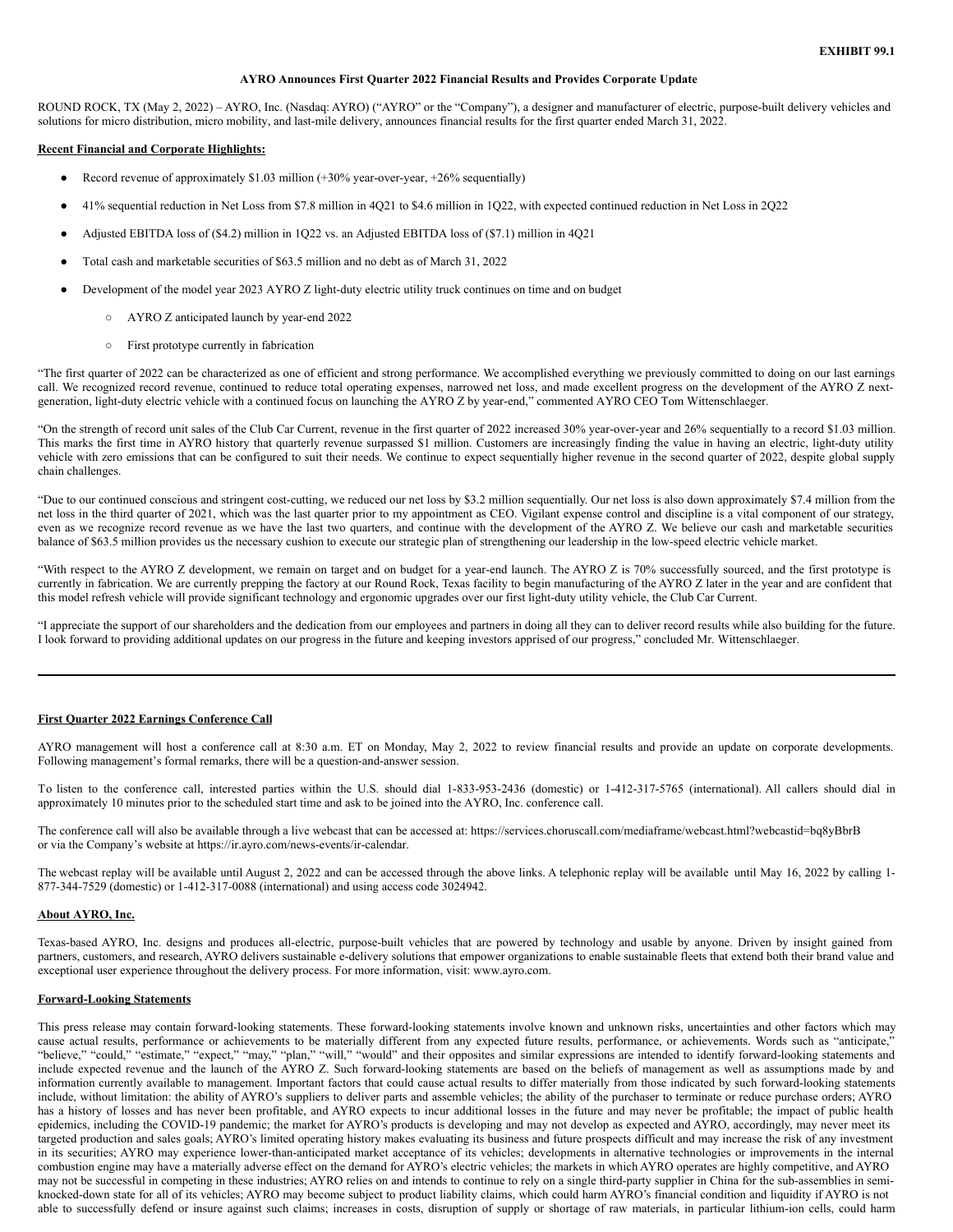<span id="page-3-0"></span>AYRO's business; AYRO may be required to raise additional capital to fund its operations, and such capital raising may be costly or difficult to obtain and could dilute AYRO stockholders' ownership interests, and AYRO's long term capital requirements are subject to numerous risks; AYRO may fail to comply with environmental and safety laws and regulations; and AYRO is subject to governmental export and import controls that could impair AYRO's ability to compete in international market due to licensing requirements and subject AYRO to liability if AYRO is not in compliance with applicable laws. A discussion of these and other factors with respect to AYRO is set forth in our most recent Annual Report on Form 10-K and subsequent reports on Form 10-Q. Forward-looking statements speak only as of the date they are made and AYRO disclaims any intention or obligation to revise any forward-looking statements, whether as a result of new information, future events or otherwise.

#### **For investor inquiries:** Joseph Delahoussaye - CORE IR

for AYRO Inc. investors@ayro.com

#### **AYRO, INC. AND SUBSIDIARIES CONDENSED CONSOLIDATED BALANCE SHEETS (UNAUDITED)**

|                                           |              | March 31,<br>2022<br>(unaudited) |     | December 31.<br>2021 |
|-------------------------------------------|--------------|----------------------------------|-----|----------------------|
| <b>ASSETS</b>                             |              |                                  |     |                      |
| Current assets:                           |              |                                  |     |                      |
| Cash                                      | $\mathbf{s}$ | 43,494,716                       | \$. | 69,160,466           |
| Accounts receivable, net                  |              | 1,203,820                        |     | 969,429              |
| Marketable securities                     |              | 19,977,899                       |     |                      |
| Inventory, net                            |              | 3,857,403                        |     | 3,744,037            |
| Prepaid expenses and other current assets |              | 2,589,170                        |     | 2,276,178            |
| Total current assets                      |              | 71,123,008                       |     | 76,150,110           |
|                                           |              |                                  |     |                      |
| Property and equipment, net               |              | 864,306                          |     | 835,160              |
| Intangible assets, net                    |              | 82,281                           |     | 88,322               |
| Operating lease – right-of-use asset      |              | 954,233                          |     | 1,012,884            |
| Deposits and other assets                 |              | 41,289                           |     | 41,288               |
| <b>Total assets</b>                       |              | 73,065,117                       |     | 78,127,764           |

## **LIABILITIES AND STOCKHOLDERS' EQUITY**

| Total liabilities and stockholders' equity                                                                           |    | 73,065,117     |              | 78,127,764     |
|----------------------------------------------------------------------------------------------------------------------|----|----------------|--------------|----------------|
| Total stockholders' equity                                                                                           |    | 69,463,063     |              | 73,424,232     |
| Accumulated deficit                                                                                                  |    | (62, 812, 891) |              | (58, 234, 231) |
| Additional paid-in capital                                                                                           |    | 132,272,263    |              | 131,654,776    |
| 36,866,956 as of March 31, 2022 and December 31, 2021, respectively)                                                 |    | 3,691          |              | 3,687          |
| Common Stock, $(\$0.0001$ par value; authorized – 100,000,000 shares; issued and outstanding – 36,909,956 and        |    |                |              |                |
| $-50$ as of March 31, 2022 and December 31, 2021, respectively)                                                      |    |                |              |                |
| Convertible Preferred Stock Series H-6, (\$.0001 par value; authorized – 50,000 shares; issued and outstanding       |    |                |              |                |
| 1,234 as of March 31, 2022 and December 31, 2021, respectively)                                                      |    |                |              |                |
| Convertible Preferred Stock Series H-3, $(\$.0001$ par value; authorized $-8,461$ shares; issued and outstanding $-$ |    |                |              |                |
| 8 shares as of March 31, 2022 and December 31, 2021, respectively)                                                   |    |                |              |                |
| Convertible Preferred Stock Series H, $(\$0.0001$ par value; authorized $-8,500$ shares; issued and outstanding $-$  |    |                |              |                |
| Preferred Stock, (authorized $-20,000,000$ shares)                                                                   |    |                |              |                |
| Stockholders' equity:                                                                                                |    |                |              |                |
|                                                                                                                      |    |                |              |                |
| <b>Total liabilities</b>                                                                                             |    | 3,602,054      |              | 4,703,532      |
| Lease obligation - operating lease, net of current portion                                                           |    | 820,521        |              | 859,543        |
| Total current liabilities                                                                                            |    | 2,781,533      |              | 3,843,989      |
| Current portion lease obligation – operating lease                                                                   |    | 180,333        |              | 206,426        |
| Accrued expenses                                                                                                     |    | 1,985,049      |              | 2,990,513      |
| Accounts payable                                                                                                     | S. | 616,151        | $\mathbb{S}$ | 647,050        |
| Current liabilities:                                                                                                 |    |                |              |                |

#### **AYRO, INC. AND SUBSIDIARIES CONDENSED CONSOLIDATED STATEMENTS OF OPERATIONS (UNAUDITED)**

| 2021<br>2022                     |           |
|----------------------------------|-----------|
| 1,026,846<br>Revenue<br>D.       | 788,869   |
| Cost of goods sold<br>1,177,145  | 644,503   |
| Gross profit (loss)<br>(150,299) | 144,366   |
|                                  |           |
| Operating expenses:              |           |
| Research and development         |           |
| 872,631                          | 1,927,561 |
| Sales and marketing<br>844,816   | 558,404   |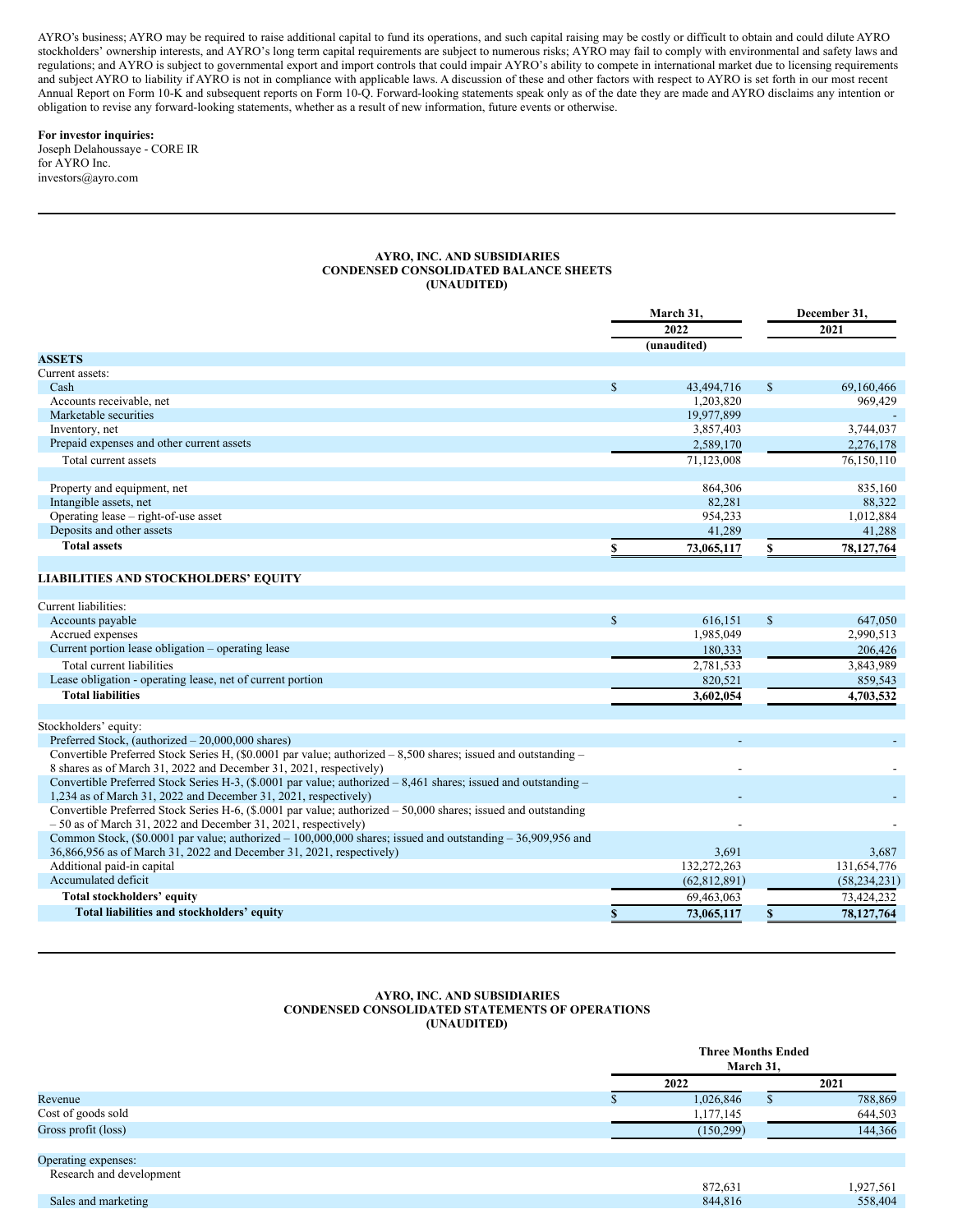| General and administrative                                  | 2,697,704   | 3,301,309   |
|-------------------------------------------------------------|-------------|-------------|
| Total operating expenses                                    | 4,415,151   | 5,787,274   |
|                                                             |             |             |
| Loss from operations                                        | (4,565,450) | (5,642,908) |
| Other income (expense):                                     |             |             |
| Other income, net                                           | 8,891       | 9.926       |
| Unrealized loss on marketable securities                    | (22, 101)   |             |
| Interest expense                                            |             | (851)       |
| Other income (expense), net                                 | (13,210)    | 9,075       |
| Net loss                                                    | (4,578,660) | (5,633,833) |
| Net loss per share, basic and diluted                       | (0.12)      | (0.18)      |
|                                                             |             |             |
| Basic and diluted weighted average Common Stock outstanding | 36,907,155  | 32,007,002  |

## **AYRO, INC. AND SUBSIDIARIES CONSOLIDATED STATEMENTS OF CASH FLOWS (UNAUDITED)**

|                                                                                               | <b>Three Months Ended</b><br>March 31, |                |              |              |
|-----------------------------------------------------------------------------------------------|----------------------------------------|----------------|--------------|--------------|
|                                                                                               |                                        | 2022           |              | 2021         |
| <b>CASH FLOWS FROM OPERATING ACTIVITIES:</b>                                                  |                                        |                |              |              |
| Net loss                                                                                      | S                                      | (4,578,660)    | $\mathbb{S}$ | (5,633,833)  |
| Adjustments to reconcile net loss to net cash used in operating activities:                   |                                        |                |              |              |
| Depreciation and amortization                                                                 |                                        | 121,425        |              | 124,198      |
| Stock-based compensation                                                                      |                                        | 288,110        |              | 1,699,423    |
| Amortization of right-of-use asset                                                            |                                        | 58,651         |              | 39,234       |
| Provision for bad debt expense                                                                |                                        | 11,657         |              | 29,032       |
| Unrealized loss on marketable securities                                                      |                                        | 22,101         |              |              |
| Change in operating assets and liabilities:                                                   |                                        |                |              |              |
| Accounts receivable                                                                           |                                        | (246, 050)     |              | (316, 870)   |
| Inventory                                                                                     |                                        | (137, 258)     |              | 313,046      |
| Prepaid expenses and other current assets                                                     |                                        | (312,992)      |              | (179, 843)   |
| Deposits                                                                                      |                                        |                |              | (18, 798)    |
| Accounts payable                                                                              |                                        | (30, 899)      |              | 174,392      |
| Accrued expenses                                                                              |                                        | (676,083)      |              | 383,225      |
| Contract liability                                                                            |                                        |                |              | (24,000)     |
| Lease obligations - operating leases                                                          |                                        | (65, 115)      |              | (39, 273)    |
| Net cash used in operating activities                                                         |                                        | (5,545,113)    |              | (3,450,067)  |
|                                                                                               |                                        |                |              |              |
| <b>CASH FLOWS FROM INVESTING ACTIVITIES:</b>                                                  |                                        |                |              |              |
| Purchase of property and equipment                                                            |                                        | (113, 637)     |              | (131, 111)   |
| Purchase of marketable securities                                                             |                                        | (20,000,000)   |              |              |
| Purchase of intangible assets                                                                 |                                        | (7,000)        |              | (16, 183)    |
| Net cash used in investing activities                                                         |                                        | (20, 120, 637) |              | (147, 294)   |
|                                                                                               |                                        |                |              |              |
| <b>CASH FLOWS FROM FINANCING ACTIVITIES:</b>                                                  |                                        |                |              |              |
| Repayments of debt                                                                            |                                        |                |              | (1,829)      |
| Proceeds from exercise of warrants, net of fees                                               |                                        |                |              | 100,000      |
| Proceeds from exercise of stock options                                                       |                                        |                |              | 183,425      |
| Proceeds from issuance of Common Stock, net of fees and expenses                              |                                        |                |              | 58,269,829   |
| Net cash provided by financing activities                                                     |                                        |                |              | 58, 551, 425 |
|                                                                                               |                                        |                |              |              |
| Net change in cash                                                                            |                                        | (25,665,750)   |              | 54,954,064   |
| Cash, beginning of year                                                                       |                                        | 69,160,466     |              | 36,537,097   |
|                                                                                               |                                        |                |              |              |
| Cash, end of quarter                                                                          |                                        | 43,494,716     |              | 91,491,161   |
| Supplemental disclosure of cash and non-cash transactions:                                    |                                        |                |              |              |
| Cash paid for interest                                                                        | \$                                     |                | \$           | 851          |
| Restricted Stock issued, previously accrued                                                   | \$                                     | 329,381        | \$           |              |
| Supplemental non-cash amounts of lease liabilities arising from obtaining right of use assets | \$                                     |                | $\mathbf S$  | 120,440      |
|                                                                                               |                                        |                |              |              |

# **Non-GAAP Financial Measures**

We present Adjusted EBITDA because we consider it to be an important supplemental measure of our operating performance, and we believe it may be used by certain investors as a measure of our operating performance. Adjusted EBITDA is defined as income (loss) from operations before interest income and expense, income taxes, depreciation, amortization of intangible assets, amortization of discount on debt, impairment of long-lived assets, stock-based compensation expense and certain non-recurring expenses.